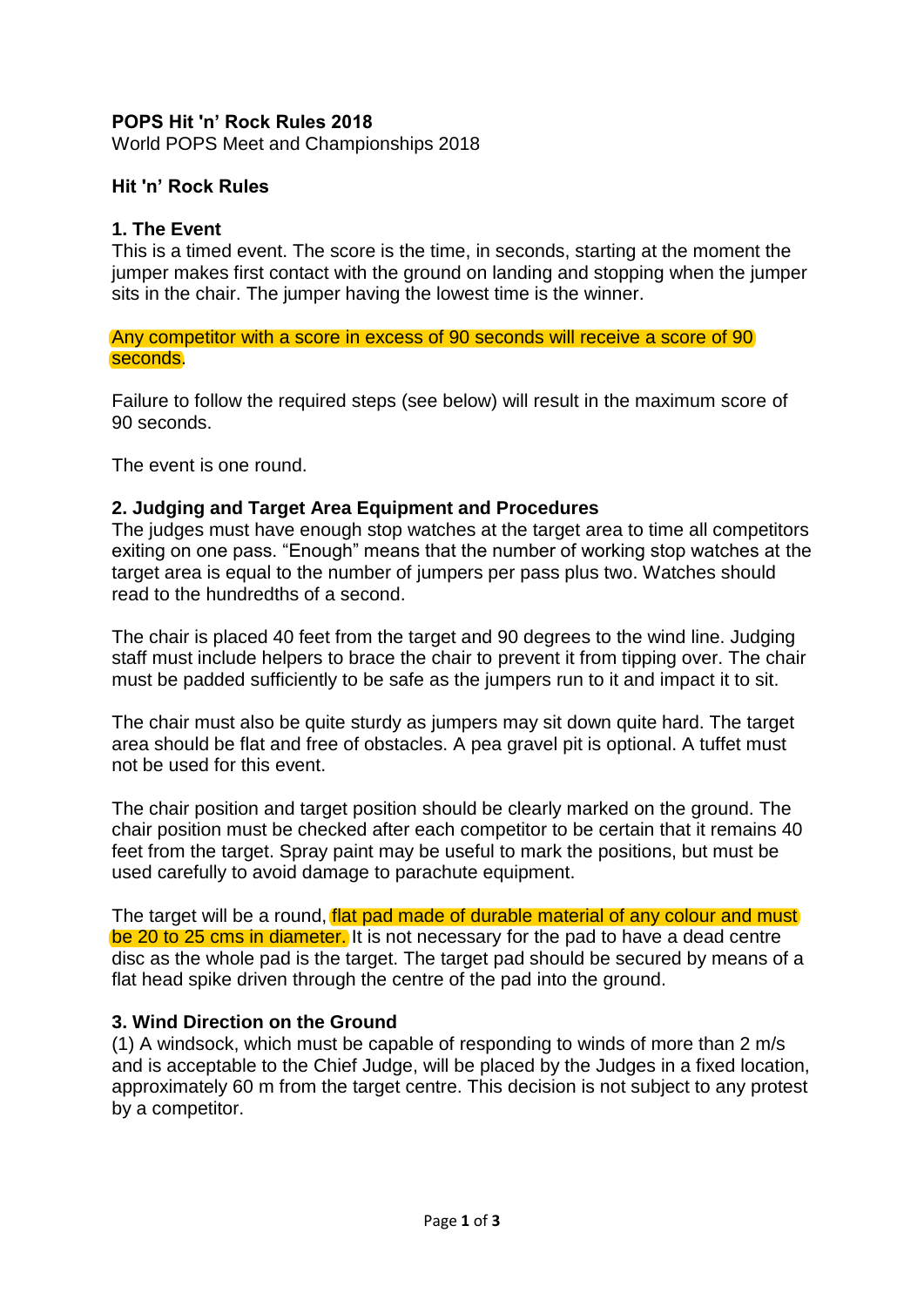(2) A wind direction indicator (streamer) mounted on a pole, which is capable of responding to winds of less than 2 m/s, will be placed by the Chief Judge, who will decide the position. Its position is not subject to any protest by a competitor.

(3) The wind speed and direction will be monitored and recorded by an automatic anemometric system, which must function without interruption.

## **4. Jump Procedures**

Aircraft passes will be made at 1100 meters AGL (3600ft.) with no more than 4 competitors per pass.

Each jumper must execute the following steps, in this order:

- 1. Land at or near the target area
- 2. Stand where he/she lands and remove and drop parachute harness and equipment (other than optional equipment – see below)
- 3. Move to and touch the target
- 4. Go to the chair
- 5. Sit in the chair

Jumpers may loosen the leg straps and may undo the chest strap and/or belly band after opening and prior to landing. Jumpers are cautioned that loosening leg straps may compromise safety. Loosened leg straps will also make the toggle keepers farther from the jumper and may cause control problems such as inability to reach the toggles or unexpected stalled flight.

Landing will ideally be in the immediate area of the target, but there is no advantage to landing on the target itself. If the jumper lands on the target, he must step off the target before removing the harness and equipment.

The jumper must completely remove and drop the harness and equipment BEFORE touching the target. All harnesses will be used as though they are 'step through'. If snaps or quick ejector snaps are present on the leg straps, they MUST remain connected.

The jumper must not progress from the landing point toward the target until the harness is completely removed. Jumpers sometimes inadvertently move a bit toward the target as they struggle to remove the harness and this is not considered a violation unless it appears to the judges that the jumper is making a blatant move to better the time.

If the wind is strong, catchers may be used to capture the canopy after the jumper is out of the harness. Catchers must not touch the canopy before the jumper is out of the harness except in circumstances where lack of action would likely result in injury to the jumper.

If the canopy falls on the target, the jumper must uncover the target before touching It so that the judges can see that the jumper has touched the target after removing the harness. The jumper may use any body part (hand, foot, head, etc) to touch the target after removing the harness. A foot is recommended but not required.